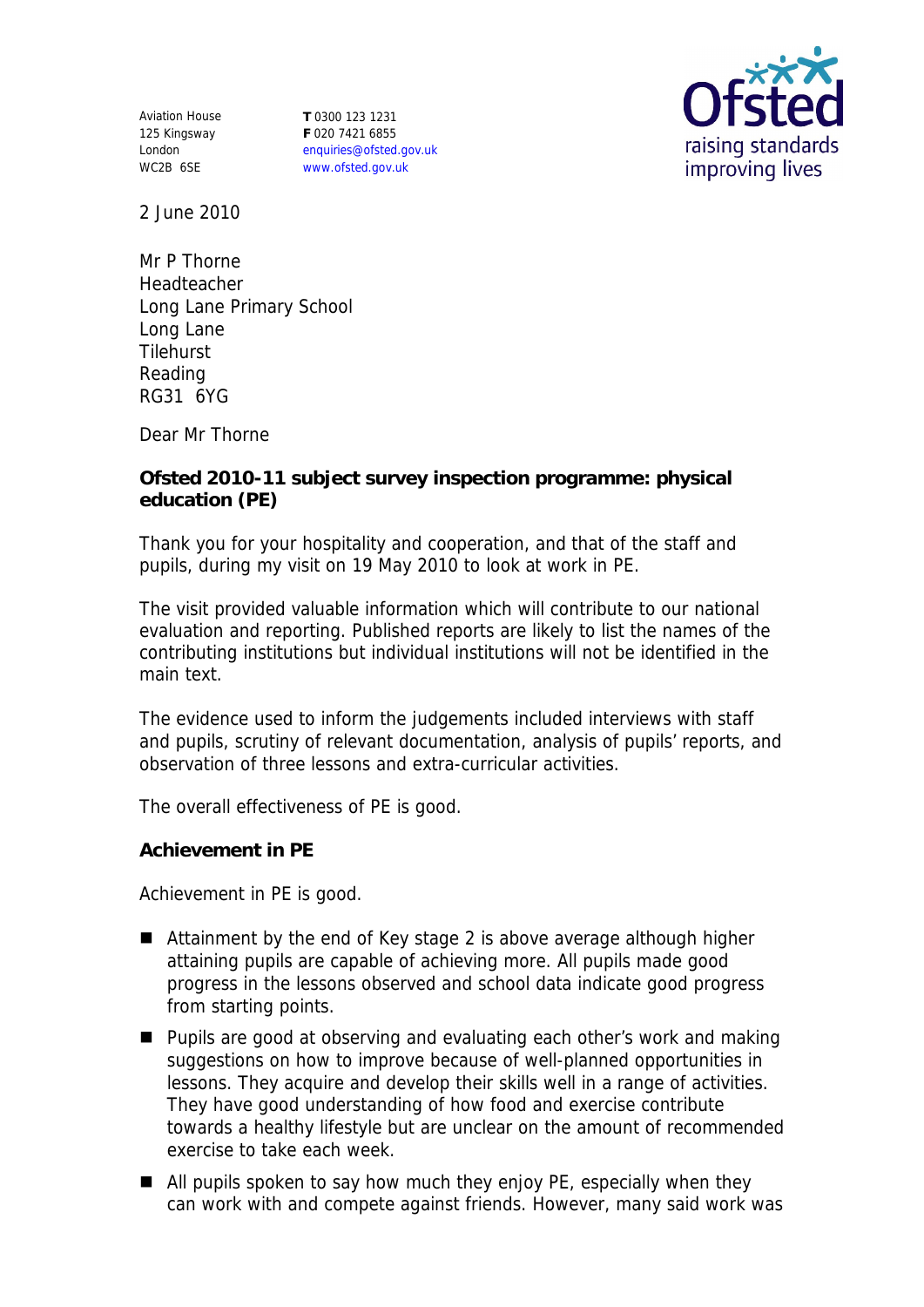too easy and they would like to be challenged more. Their behaviour in lessons and when playing together in the playground is exemplary. During the lunch break, one pupil said, 'we all take it in turns to use equipment, especially if it's popular'. A few opportunities exist for pupils to take responsibilities in PE and for different roles in lessons although these are not extensive.

## **Quality of teaching in PE**

The quality of teaching in PE is good.

- Units of work and lessons are planned thoroughly to ensure pupils make good progress. Teachers have high expectations of pupils' verbal and physical participation in lessons, although higher attaining pupils are not challenged consistently in all lessons. Teachers have good subject knowledge and use this well to observe pupils' responses and intervene to improve skill levels and the quality of pupils' performances. The use of questioning to extend pupils' understanding of the subject is good, especially during evaluation activities. Occasionally, there is too much teacher input or pupils spend too much time on one activity and their progress is hindered as a result. Teaching assistants are deployed extremely well to support individual pupils with special educational needs and/or disabilities and to ensure they are fully included in lessons.
- Pupils have good opportunities to work with external experts during lessons and in the extra-curricular programme. Pupils were particularly enthusiastic about their work in dance and with tag rugby and netball coaches.
- Pupils' attainment is assessed at the end of each year, although data have yet to be analysed to monitor pupils' progress in different age groups. Subject leaders have identified the need to moderate teachers' judgements and to ensure pupils' achievements in extra-curricular activities contribute fully towards assessments. Reports to parents include good information on their children's achievements. Although most include a specific area for development, this is not consistent.

**Quality of the curriculum in PE** 

The quality of the curriculum in PE is good.

- All pupils have a minimum of two planned PE lessons each week and most have three, although pupils say the time of these lessons varies between 30 minutes to an hour. As this is not monitored, it is unclear what proportion of pupils receives the Government expectation of two hours of PE and school sport each week.
- The curriculum has a good range of activities and is structured to meet National Curriculum requirements. Good use is made of a number of commercial schemes of work to support delivery of the curriculum and teachers adapt these well to the needs of their class. Links are starting to emerge with other subjects. For example, pupils have created Egyptian dances and used West Side Story to explore history topics.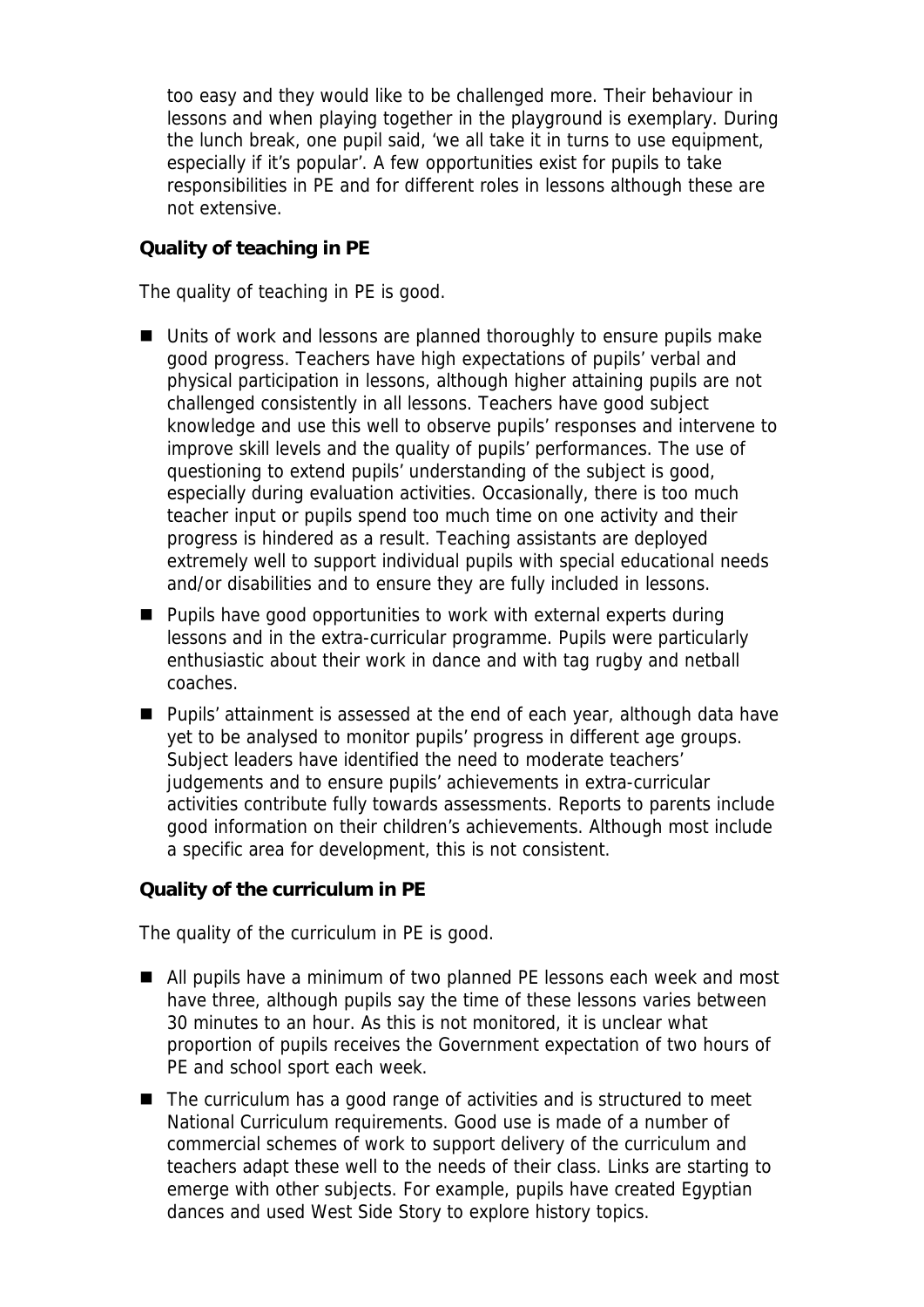■ The extra-curricular and enrichment programmes are a strength of provision. Pupils have excellent opportunities to experience a broad range of games, gymnastics and dance genres, canoeing and orienteering courses at a local centre and a residential experience of outdoor and adventurous activities. The cycling club develops pupils' skills and safety awareness very well. Pupils talk with genuine pleasure of the increased amount of apparatus and resources available at play and lunchtimes which are used extensively.

**Effectiveness of leadership and management in PE**

The effectiveness of leadership and management in PE is satisfactory.

- Coordination of the subject has experienced considerable turbulence in recent years, although staff commitment has ensured this has not had a detrimental impact on pupils' enjoyment of the subject. You acknowledge that the subject leader's role is underdeveloped and have taken positive actions to tackle this.
- The new subject leader has an understanding of the priorities and is determined to bring about improvement, although this has to be formulated into plan of action. A good start has been made to monitor participation at extra-curricular clubs, implementation of the primary link teacher (PLT) role and in identifying and attending professional development activities. However, opportunities to monitor and evaluate provision and pupils' achievements are yet to be implemented. Although PE is a regular feature in the school newsletter, few displays in and around the school promote the subject further.
- Involvement in the school sports partnership is a relatively new aspect of the school's work and is not yet fully functioning. A positive impact has been the increase in pupils' opportunities to participate in festivals and sporting tournaments. The partnership is experiencing some problems with PLT activities, including late cancellation of events, which are a source of frustration for pupils and staff.

**Areas for improvement, which we discussed, include:**

- $\blacksquare$  extending the leadership and management role to:
	- monitor and evaluate the subject and systematically plan improvements
	- moderate teachers' assessments and monitor pupils' progress
	- bring about even greater consistency in the quality of teaching
- increasing the level of challenge, particularly for higher attaining pupils.

I hope these observations are useful as you continue to develop PE in the school.

As I explained previously, a copy of this letter will be sent to your local authority and will be published on the Ofsted website under the URN for your